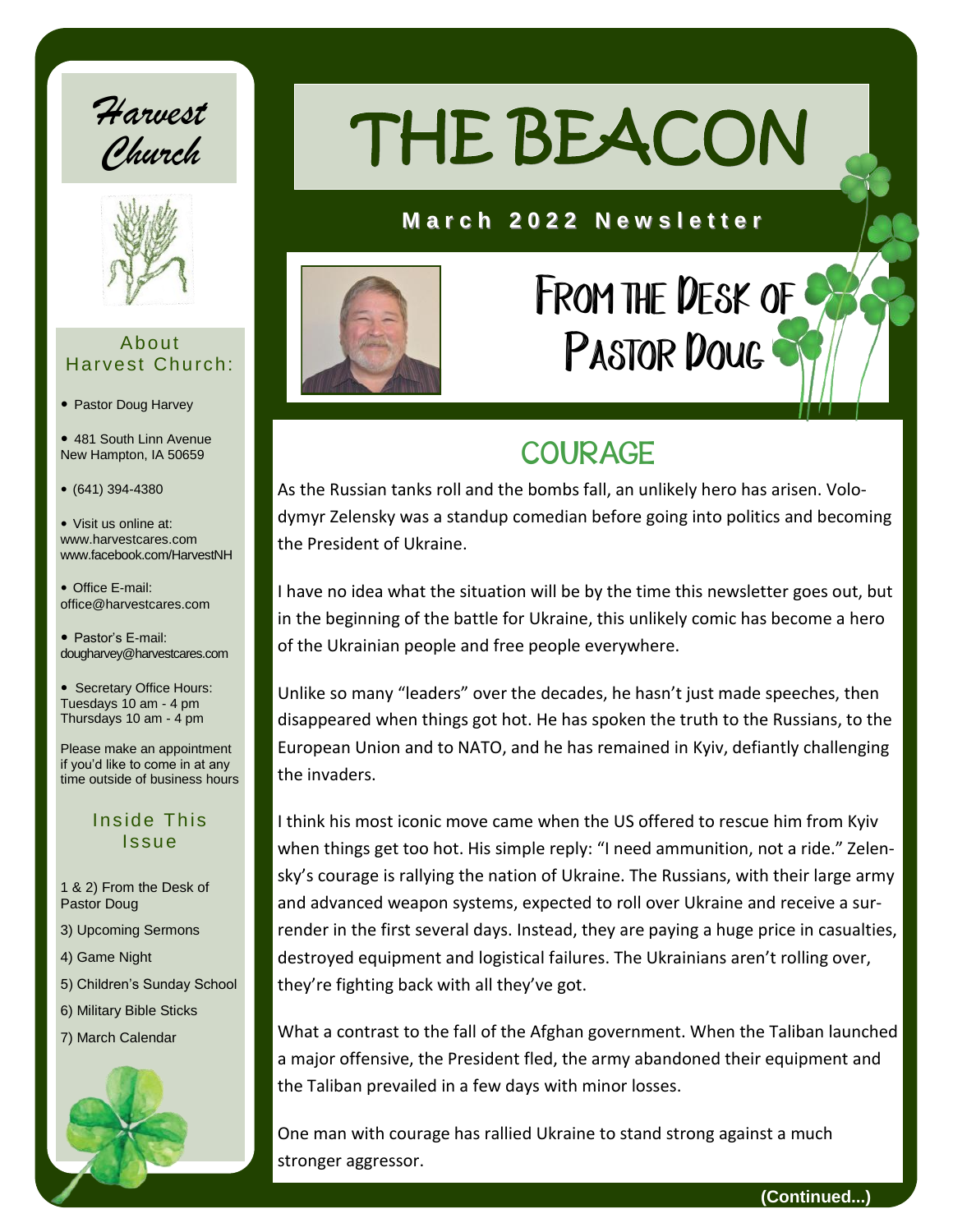### **From the Desk of Pastor Doug (Continued)**

When things get tough and people are beginning to lose their nerve, one person with courage can often shift the momentum. We naturally draw strength and resolve from those who refuse to be intimidated.

Too often American Christians have been taught to be "nice," so nice that we let things go unchallenged that should be confronted. There's a lot of room for grace in our dealings, but there's also a time when we must speak up, take a stand and bear the consequences.

I don't know if Zelensky or Ukraine can survive the Russian onslaught, but one man's courage has rallied and inspired a nation, and turned the hearts of the free world.

Joshua said it well as the Israelites started their conquest of the Promised Land: "Be strong and courageous, because you will lead these people to inherit the land I swore to their ancestors to give them." Joshua 1:6

Be gracious where you can, but when circumstances call for someone to take a stand, be strong and courageous.

-Doug

PS- Writing this reminded me of an old (1927) song from a Sugmund Romberg that I wanted to share.

Give me some men Who are stout-hearted men Who will fight For the rights They adore

Start me with ten Who are stout-hearted men And I'll soon give you ten Thousand more

Shoulder to shoulder And bolder and bolder They grow as they go to the fore Then there's nothing in the world Can halt or mar a plan When stout-hearted men Can stick together man to man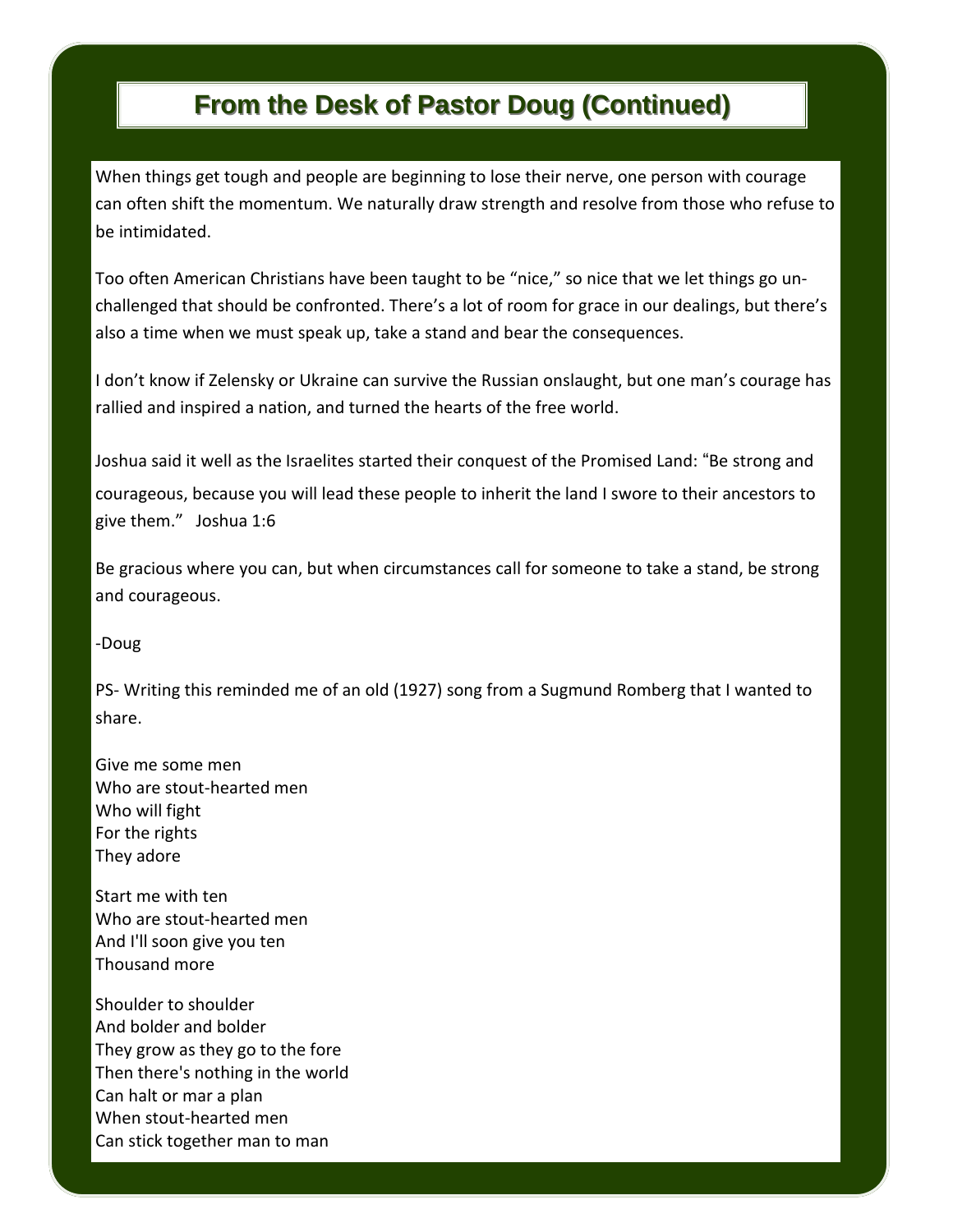## **PASTOR DOUG'S MARCH SERMONS:**

#### *Series: Lessons of Covid*

**March 6th** Matthew 7:24-27 Anchored on the Rock

**March 13th** I Corinthians 1:2 The Church is People

> **March 20th** Guest speaker

**March 27th** Psalm 42:4 Worship at the Center

## Thank You!

Thanks to your generous donations, we were able to donate \$587.87 to Alternatives Pregnancy Center in Waterloo. Thank you for supporting this ministry!

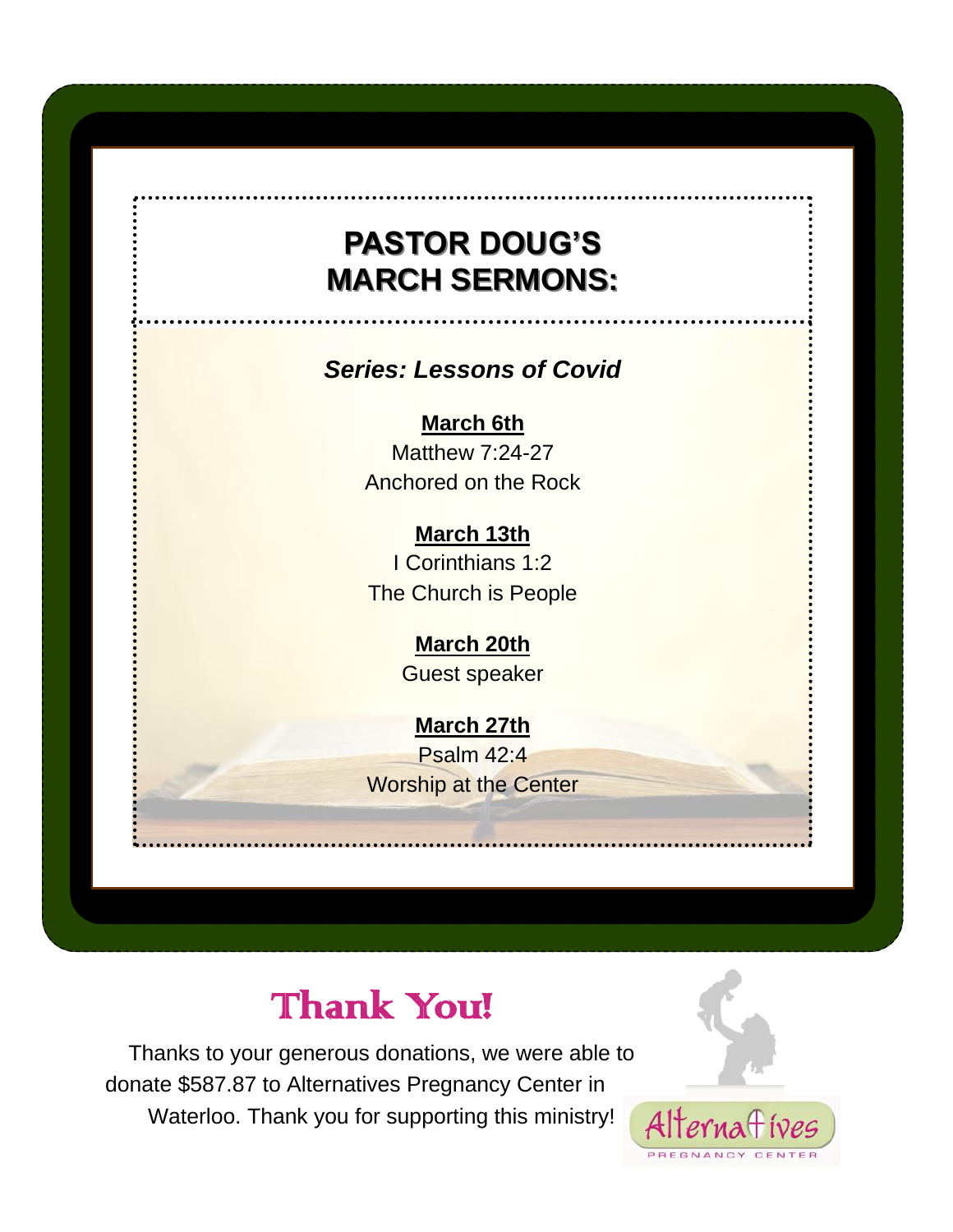# TITLE IIIIHIT Friday, March 18th 7:00 p.m. Join us for a night of fun and games! Bring a friend and a snack as we enjoy each other's company! At Harvest Church



#### **PAUL HASSMAN**

We were saddened by the death of Paul Hassman in February. Paul was 108 and the longest-lived member of Harvest Church. His example of Christian character and service has inspired many through the years. He was the oldest man in Iowa when he died, and he will be missed by all who knew him.

#### **LEROY KELLOGG**

Our sympathies and prayers to go Lynette Kellogg at the death of her husband, Leroy, in February. He died just a few weeks shy of the 50th anniversary of his wedding to Lynette.

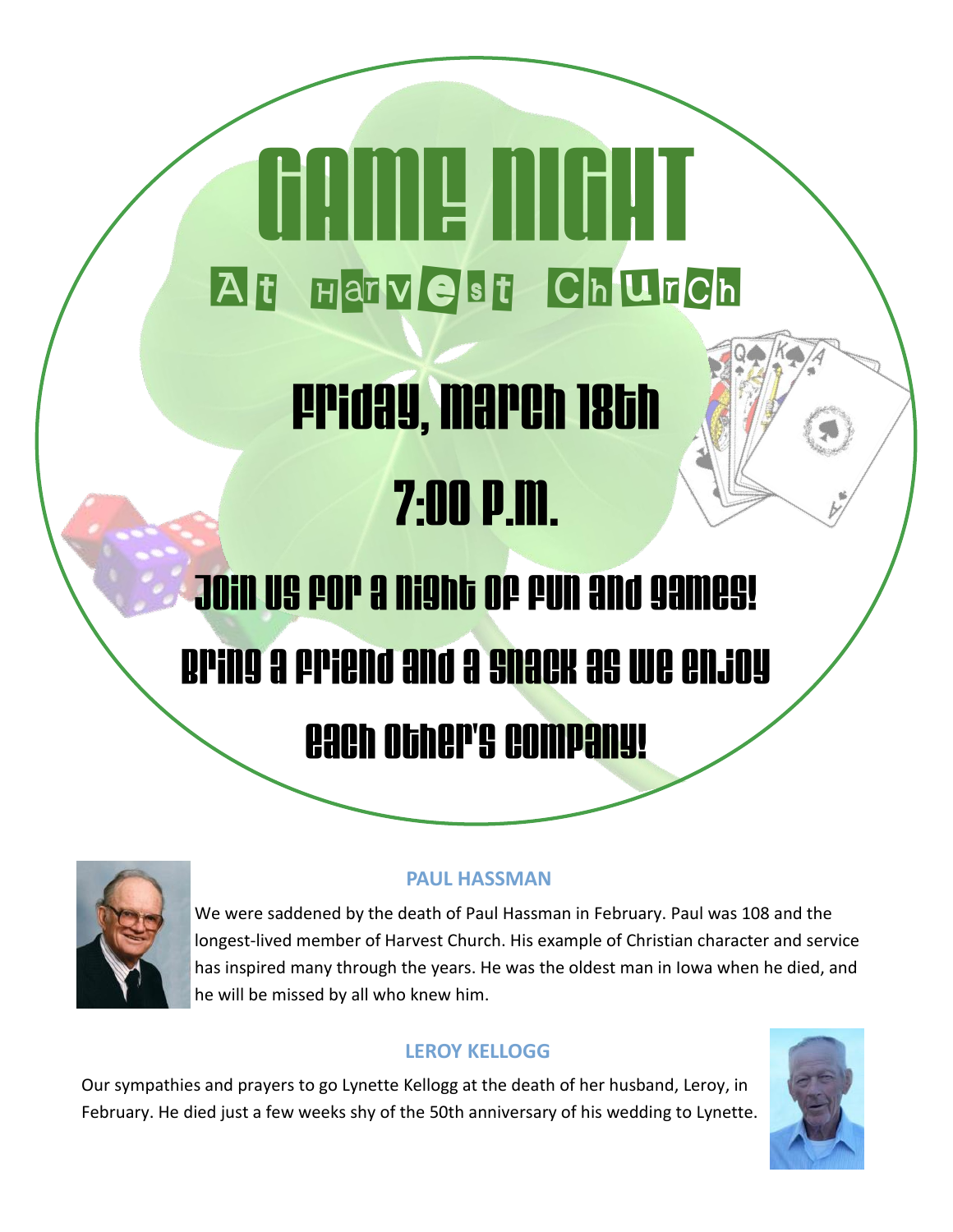

### SUBSTITUTE(S) NEEDED

Someone has stepped up to volunteer to begin a Sunday School class for grade-schoolers. We have some really great material for the class. It is kid-friendly and teacher-friendly. We can only move forward if we also have one or two people willing to be substitutes.

One of the last things we haven't been able to revive since Covid hit has been children's Sunday School. We've focused on Children's Church as we've been rebuilding, but it's time to renew Sunday School for kids. This is important as a ministry to the children, and also as a ministry that frees parents to attend adult Sunday School.

If you would be willing to be a substitute occasionally, please let Doug, Pat, Mike Tobin or Josh Schuchhardt know,. Tthe sooner, the better.

## happy Birthday!



**Cassie Storlie - March 1st Olivia Schuchhardt - March 18th Jason Walter - March 25th**

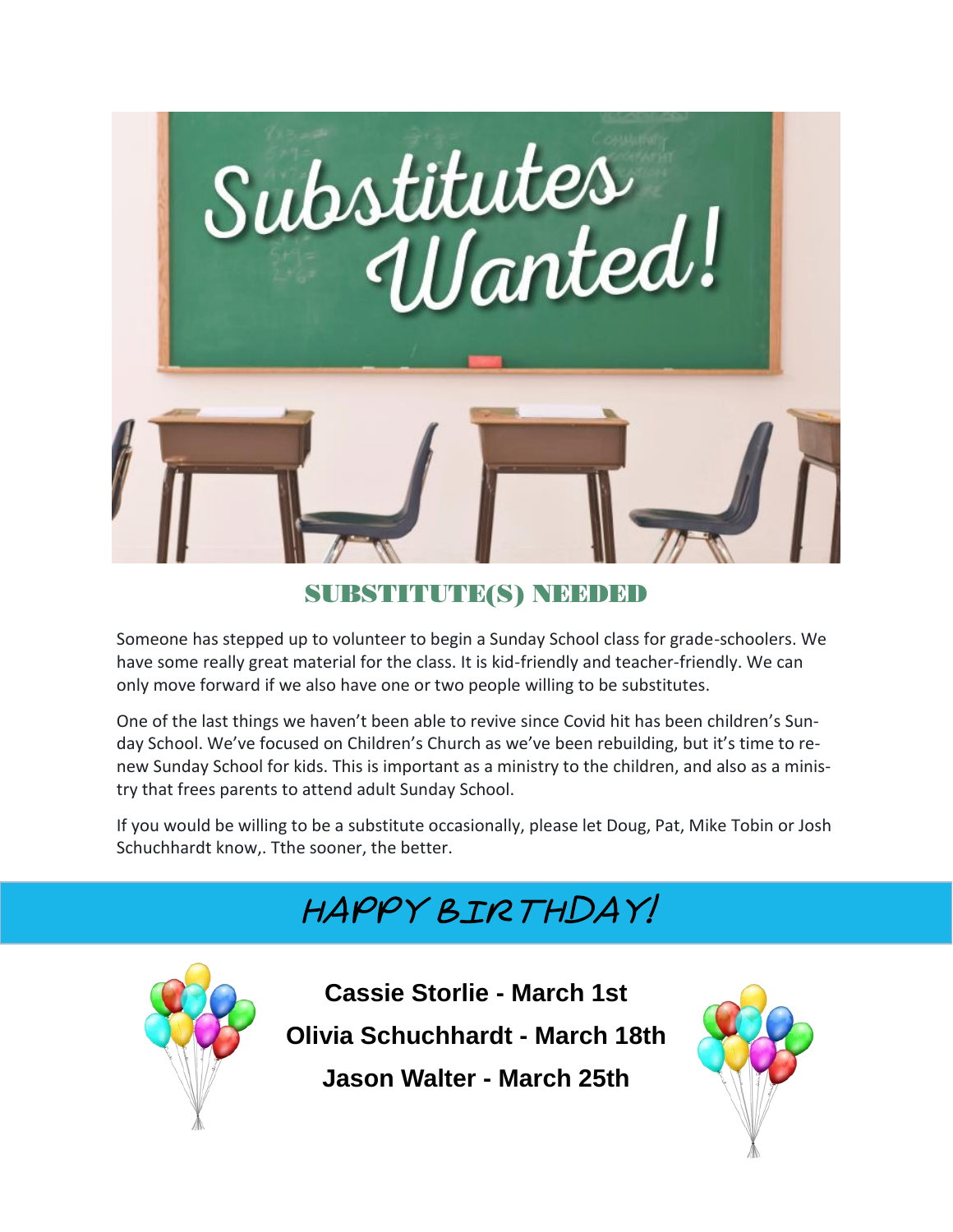## MILITARY BIBLE STICKS

Harvest Church invites a special offering for Military Bible Sticks during the month of March. The Bible sticks are small, lightweight memory sticks with the entire New Testament in an audio format that play through earphones. They are distributed through military chaplains in the active military, the reserves and at veterans medical facilities. Currently, they are receiving 5-6,000 requests per month for the Bibles. Over the years, Harvest Church has paid for 481 sticks for our military folks.

We like to talk about how we believe in the power of Scripture and how much we support out troops. This is an opportunity to actually do something that ties these two commitments together.

We need to receive your offerings by March 27th if possible, as a donor has offered to match Bible Stick gifts from churches through the end of March. In a time of world unrest and unease for our military, let's get behind our troops with the Word of God.